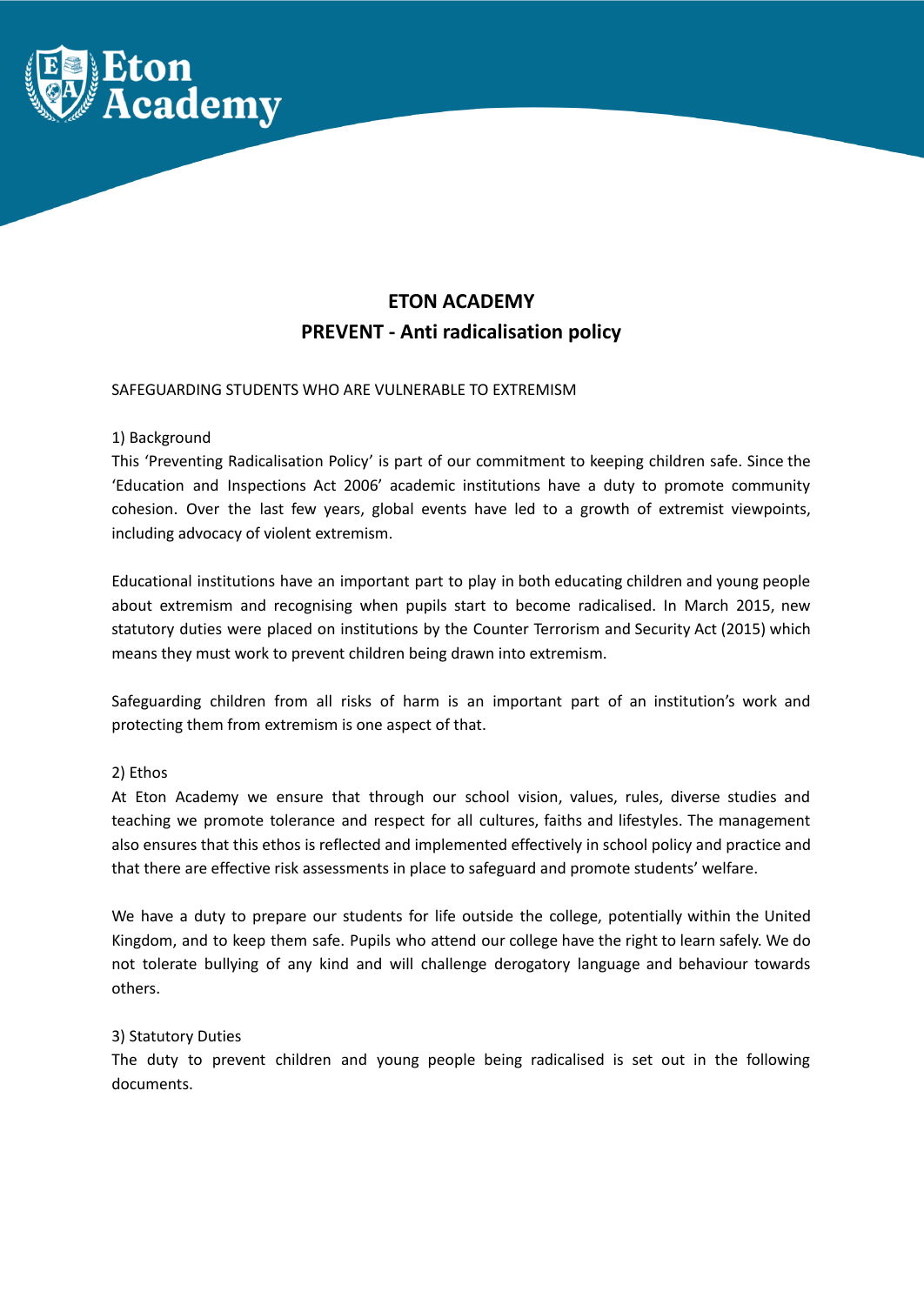

- Counter Terrorism and Security Act (2015)
- Keeping Children Safe in Education (2015)
- Prevent Duty Guidance (2015)
- Working Together to Safeguard Children (2015)

# 4) Non-statutory Guidance

• Promoting fundamental British values as part of SMSC in schools: Departmental advice for maintained schools (DfE 2014)

Eton Academy values freedom of speech and the expression of beliefs / ideology as fundamental rights underpinning our society's values. Both students and teachers have the right to speak freely and voice their opinions. However, freedom comes with responsibility and free speech that is designed to manipulate the vulnerable or that leads to violence and harm of others goes against the moral principles in which freedom of speech is valued. Free speech is not an unqualified privilege; it is subject to laws and policies governing equality, human rights, community safety and community cohesion.

The current threat from terrorism in the United Kingdom may include the exploitation of vulnerable people, to involve them in terrorism or in activity in support of terrorism. The normalisation of extreme views may also make children and young people vulnerable to future manipulation and exploitation. Eton Academy is clear that this exploitation and radicalisation should be viewed as a safeguarding concern.

Eton Academy seeks to protect children and young people against the messages of all violent extremism. including, but not restricted to, those linked to Islamist ideology, or to Far Right / Neo Nazi / White Supremacist ideology, Irish Nationalist and Loyalist paramilitary groups, and extremist Animal Rights movements.

## 5) Risk

Senior management and the Designated Safeguarding Lead will assess the level of risk within the college and put actions in place to reduce that risk. Risk assessment may include consideration of the school's CE curriculum, SEND policy, the use of college premises by external agencies, integration of pupils by gender and SEN, anti-bullying policy and other issues specific to the college's profile, community and philosophy.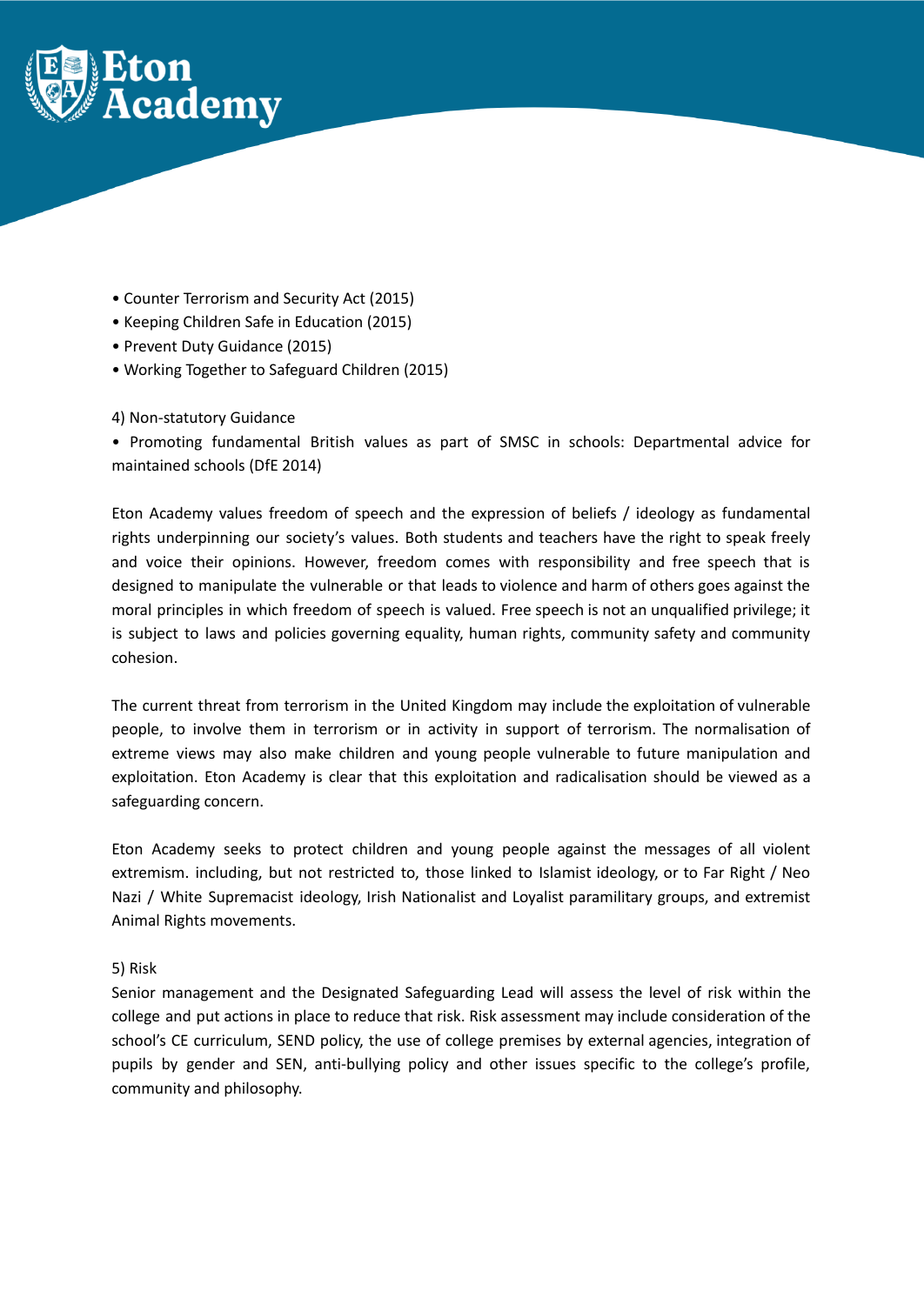

## 6) Response

Institutions are required to identify a Prevent Single Point of Contact (SPOC) who will be the lead within the organisation for safeguarding in relation to protecting individuals from radicalisation and involvement in terrorism: this will be the Designated Safeguarding Lead.

When any member of staff has concerns that a student may be at risk of radicalisation or involvement in terrorism, they should speak with the SPOC. Numerous factors can contribute to and influence the range of behaviours that are defined as violent extremism, but most young people do not become involved in extremist action. For this reason the appropriate interventions in any particular case may not have any specific connection to the threat of radicalisation, for example they may address mental health, relationship or drug/alcohol issues.

# 7) Internet Safety

The internet provides children and young people with access to a wide-range of content, some of which is harmful. Extremists use the internet, including social media, to share their messages. The filtering systems used in our college blocks inappropriate content, including extremist content.

We also filter out social media, such as Facebook. Searches and web addresses are monitored and the ICT technicians will alert senior staff where there are concerns and prevent further access when new sites that are unblocked are found. Where staff, students or visitors find unblocked extremist content they must report it to a senior member of staff.

We are aware that children and young people have access to unfiltered internet when using their mobile phones and staff are alert to the need for vigilance when pupils are using their phones. Students and staff know how to report internet content that is inappropriate or of concern.

## 8) Staff Training and student awareness

Staff will be given training to help them understand the issues of radicalisation, are able to recognise the signs of vulnerability or radicalisation and know how to refer their concerns. This information also forms part of induction safeguarding training.

Pupils are exposed to the following themes through their time with Eton Academy:

• Resilience to anti-radicalisation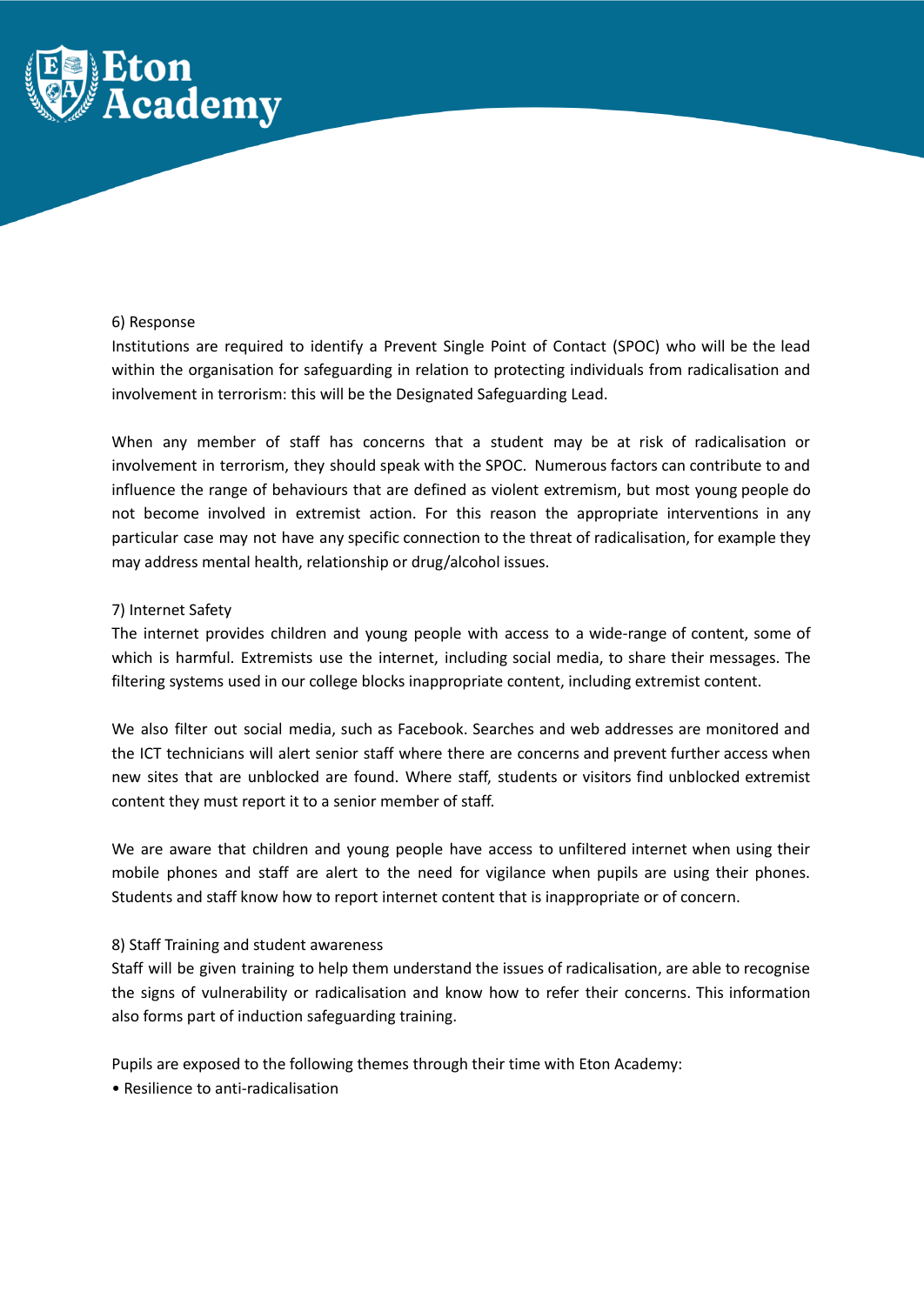

- Fundamental British values
- Enablement to challenge extremist views
- Awareness of the dangers of social media
- Awareness of "hate" crime

# 9) Safer Recruitment

We ensure that the staff we appoint to the school are suitable, our recruitment procedures are rigorous and we follow all relevant statutory guidance. Vetting and barring checks are undertaken on relevant people, including backroom staff, senior management and volunteers.

## 10) Visitors

Visitors to the school are made aware of our safeguarding and child protection policies on arrival at the school and are given information about what to do if they are concerned about any aspect of child welfare.

Visitors who are invited to speak to pupils will be informed about our preventing extremism policy and relevant vetting checks are undertaken. We undertake due diligence to ensure that visiting speakers are appropriate. Speakers will be supervised at all times and will not be allowed to speak to children without a member of staff being present.

Staff must not invite speakers into school without first obtaining permission from senior management.

## 11) 'No platform for extremists'

The college is vigilant to the possibility that out-of-hours hire of the school premises may be requested by people wishing to run an extremist event. The college will not accept bookings from individuals or organisations that are extremist in their views.

#### 12) Signs of vulnerability

There are no known definitive indicators that a young person is vulnerable to radicalisation, but there are number of signs that together increase the risk. Signs of vulnerability include:

- underachievement
- being in possession of extremist literature
- poverty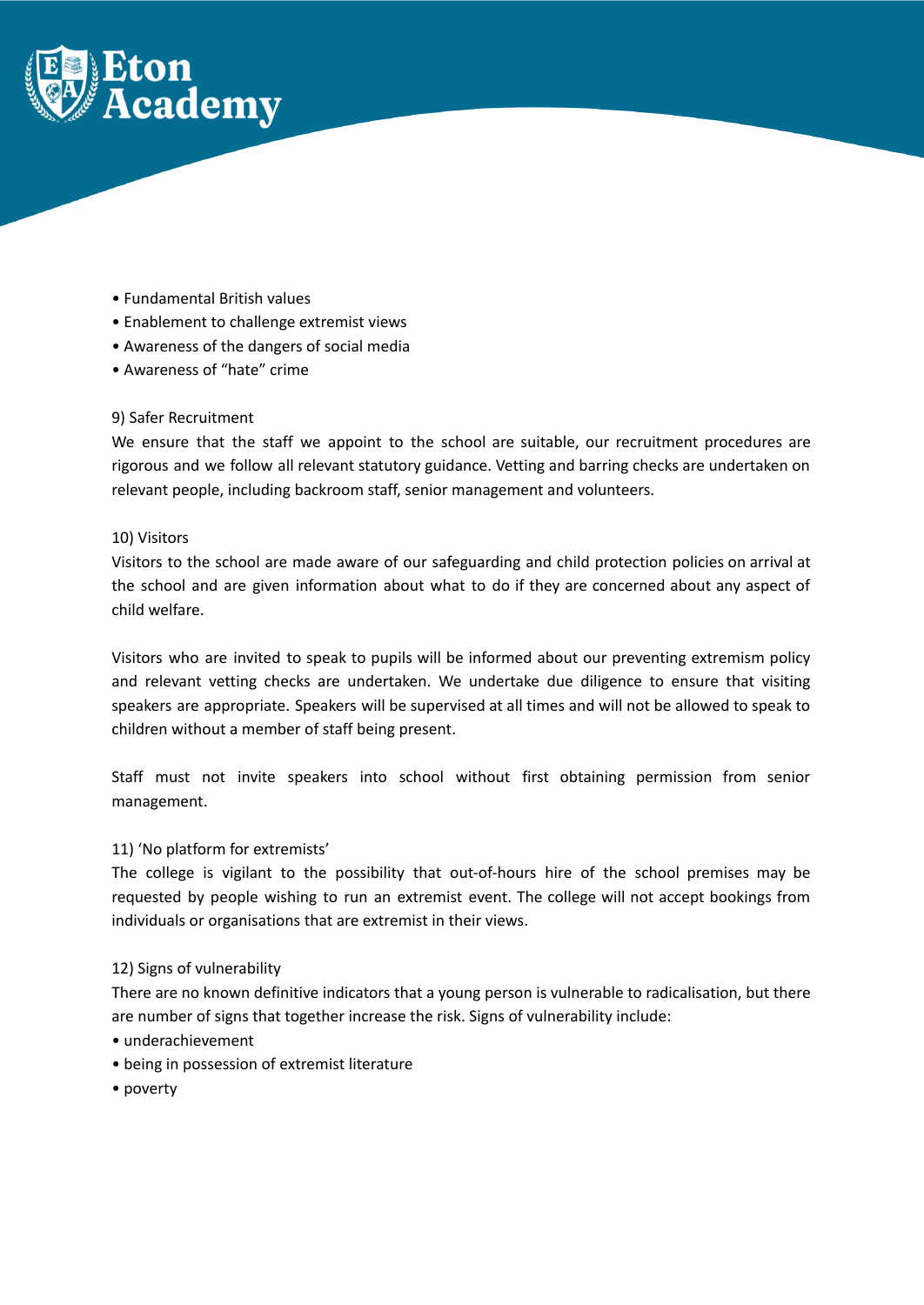

- social exclusion
- traumatic events
- global or national events
- religious conversion
- change in behaviour
- extremist influences
- conflict with family over lifestyle
- confused identify
- victim or witness to race or hate crimes
- rejection by peers, family, social groups or faith

#### 13) Recognising Extremism

Early indicators of radicalisation or extremism may include:

- showing sympathy for extremist causes
- glorifying violence, especially to other faiths or cultures
- making remarks or comments about being at extremist events or rallies outside school
- evidence of possessing illegal or extremist literature
- advocating messages similar to illegal organisations or other extremist groups
- out of character changes in dress, behaviour and peer relationships (but there are also very powerful narratives, programmes and networks that young people can come across online so involvement with particular groups may not be apparent.)
- secretive behaviour
- online searches or sharing extremist messages or social profiles
- intolerance of difference, including faith, culture, gender, race or sexuality
- graffiti, art work or writing that displays extremist themes
- attempts to impose extremist views or practices on others
- verbalising anti-Western or anti-British views
- advocating violence towards others

#### 14) Monitoring and Review

This policy will be monitored by senior management at least annually by receiving a report from the Designated Safeguarding Lead. This is not a statutory policy and will be reviewed at an appropriate time not later than two years after ratification by senior management.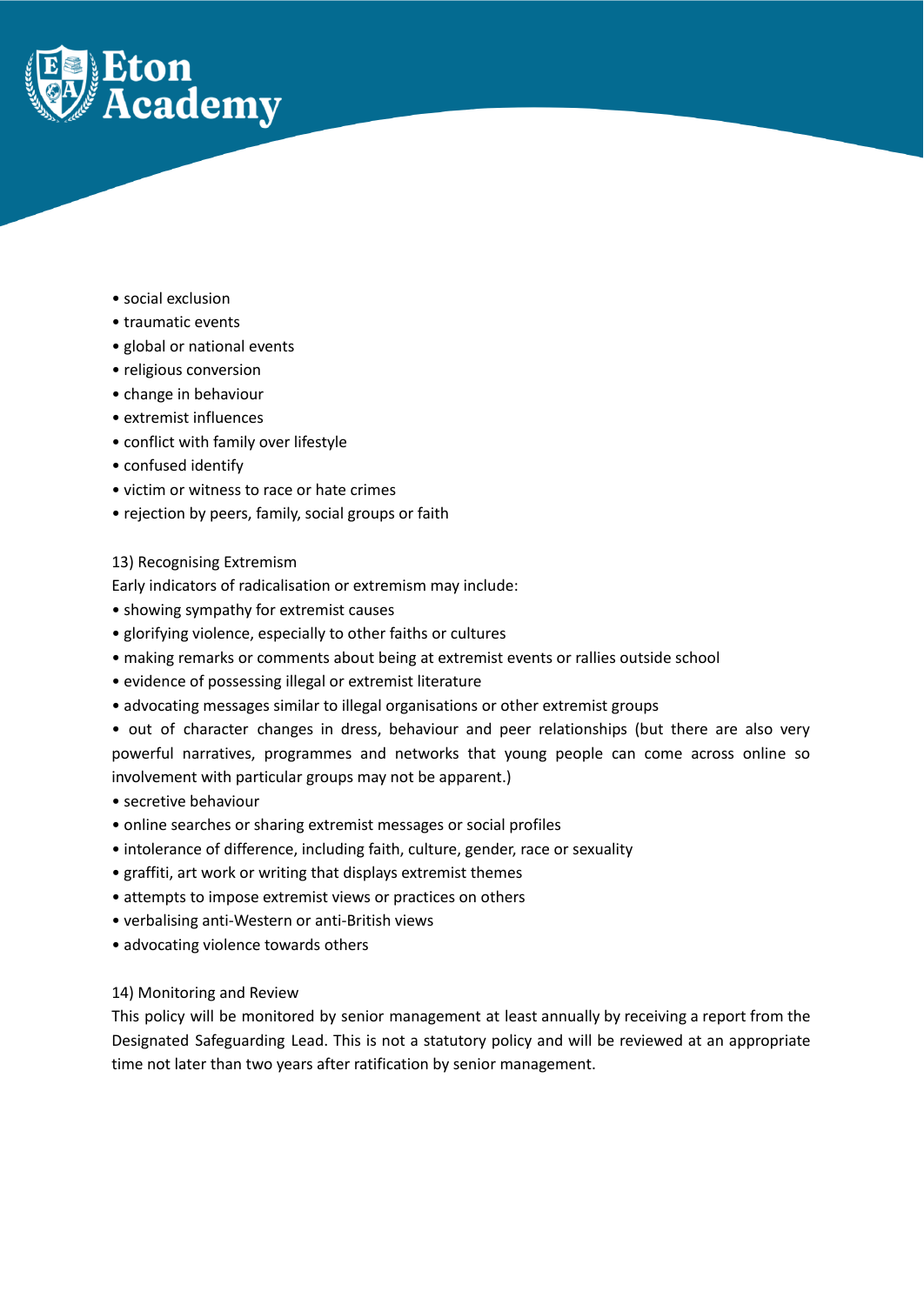

# INDICATORS OF VULNERABILITY TO RADICALISATION

Radicalisation refers to the process by which a person comes to support terrorism and forms of extremism leading to terrorism.

Extremism is defined by the Government in the Prevent Strategy as:

Vocal or active opposition to fundamental British values, including democracy, the rule of law, individual liberty and mutual respect and tolerance of different faiths and beliefs. We also include in our definition of extremism calls for the death of members of our armed forces, whether in this country or overseas.

Extremism is defined by the Crown Prosecution Service as:

The demonstration of unacceptable behaviour by using any means or medium to express views which:

- Encourage, justify or glorify terrorist violence in furtherance of particular beliefs;
- Seek to provoke others to terrorist acts;
- Encourage other serious criminal activity or seek to provoke others to serious criminal acts; or
- Foster hatred which might lead to inter-community violence in the UK.

There is no such thing as a "typical extremist": those who become involved in extremist actions come from a range of backgrounds and experiences, and most individuals, even those who hold radical views, do not become involved in violent extremist activity.

Students may become susceptible to radicalisation through a range of social, personal and environmental factors - it is known that violent extremists exploit vulnerabilities in individuals to drive a wedge between them and their families and communities. It is vital that Eton Academy staff are able to recognise those vulnerabilities.

Indicators of vulnerability include:

• Identity Crisis – the student / pupil is distanced from their cultural / religious heritage and experiences discomfort about their place in society;

• Personal Crisis – the student / pupil may be experiencing family tensions; a sense of isolation; and low self-esteem; they may have dissociated from their existing friendship group and become involved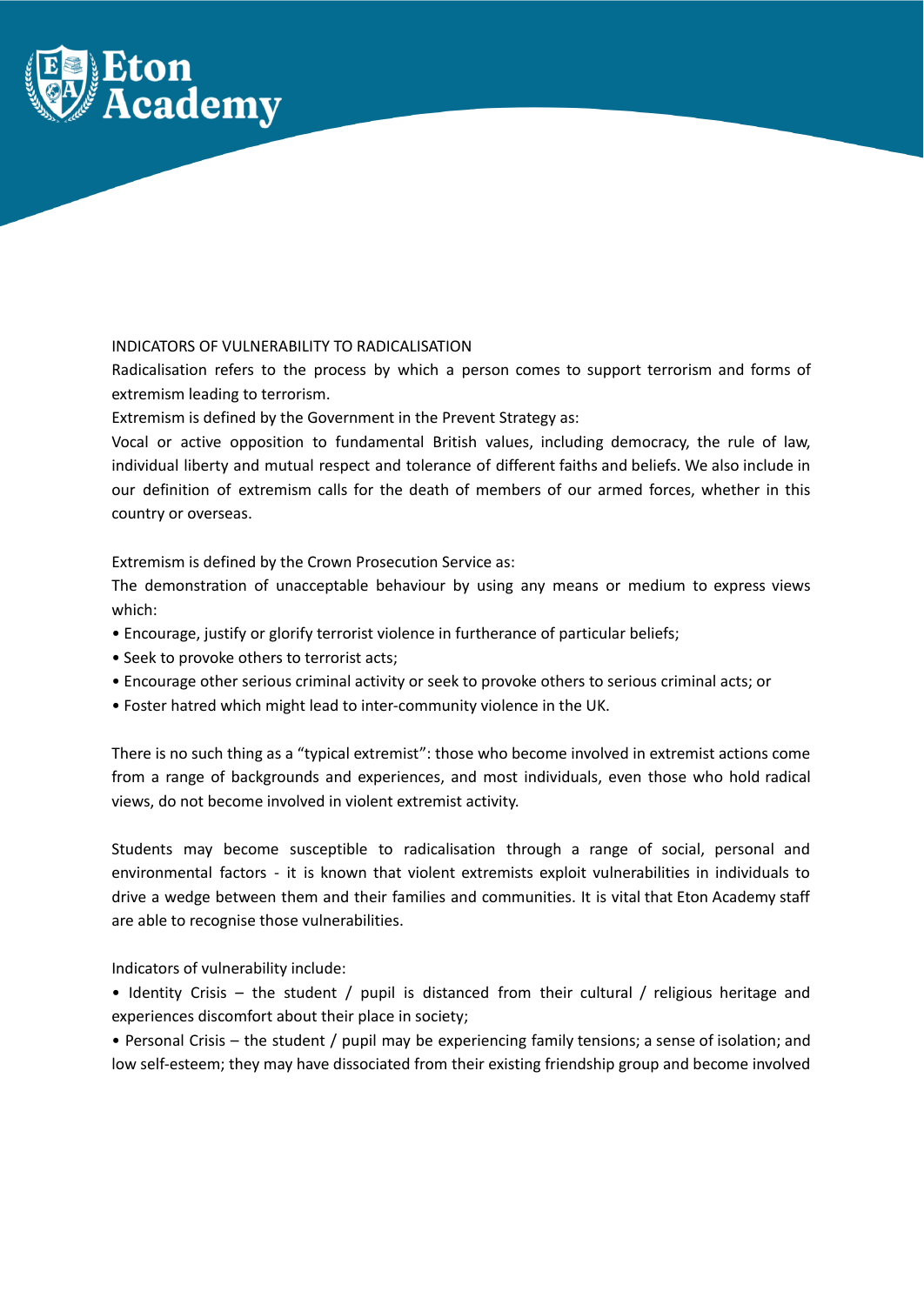

with a new and different group of friends; they may be searching for answers to questions about identity, faith and belonging;

• Personal Circumstances – migration; local community tensions; and events affecting the student's country or region of origin may contribute to a sense of grievance that is triggered by personal experience of racism or discrimination or aspects of Government policy;

• Unmet Aspirations – the student may have perceptions of injustice; a feeling of failure; rejection of civic life;

• Experiences of Criminality – which may include involvement with criminal groups, imprisonment, and poor resettlement / reintegration;

• Special Educational Need – students may experience difficulties with social interaction, empathy with others, understanding the consequences of their actions and awareness of the motivations of others.

However, this list is not exhaustive, nor does it mean that all young people experiencing the above are at risk of radicalisation for the purposes of violent extremism.

More critical risk factors could include:

- Being in contact with extremist recruiters;
- Accessing violent extremist websites, especially those with a social networking element;
- Possessing or accessing violent extremist literature;
- Using extremist narratives and a global ideology to explain personal disadvantage;
- Justifying the use of violence to solve societal issues;
- Joining or seeking to join extremist organisations; and
- Significant changes to appearance and / or behaviour;
- Experiencing a high level of social isolation resulting in issues of identity crisis and / or personal crisis.

ROLES AND RESPONSIBILITIES OF THE SINGLE POINT OF CONTACT (SPOC)

The SPOC for Eton Academy is Dr Gabrielle Hargreaves, who is responsible for:

• Ensuring that staff of the college are aware that you are the SPOC in relation to protecting students from radicalisation and involvement in terrorism;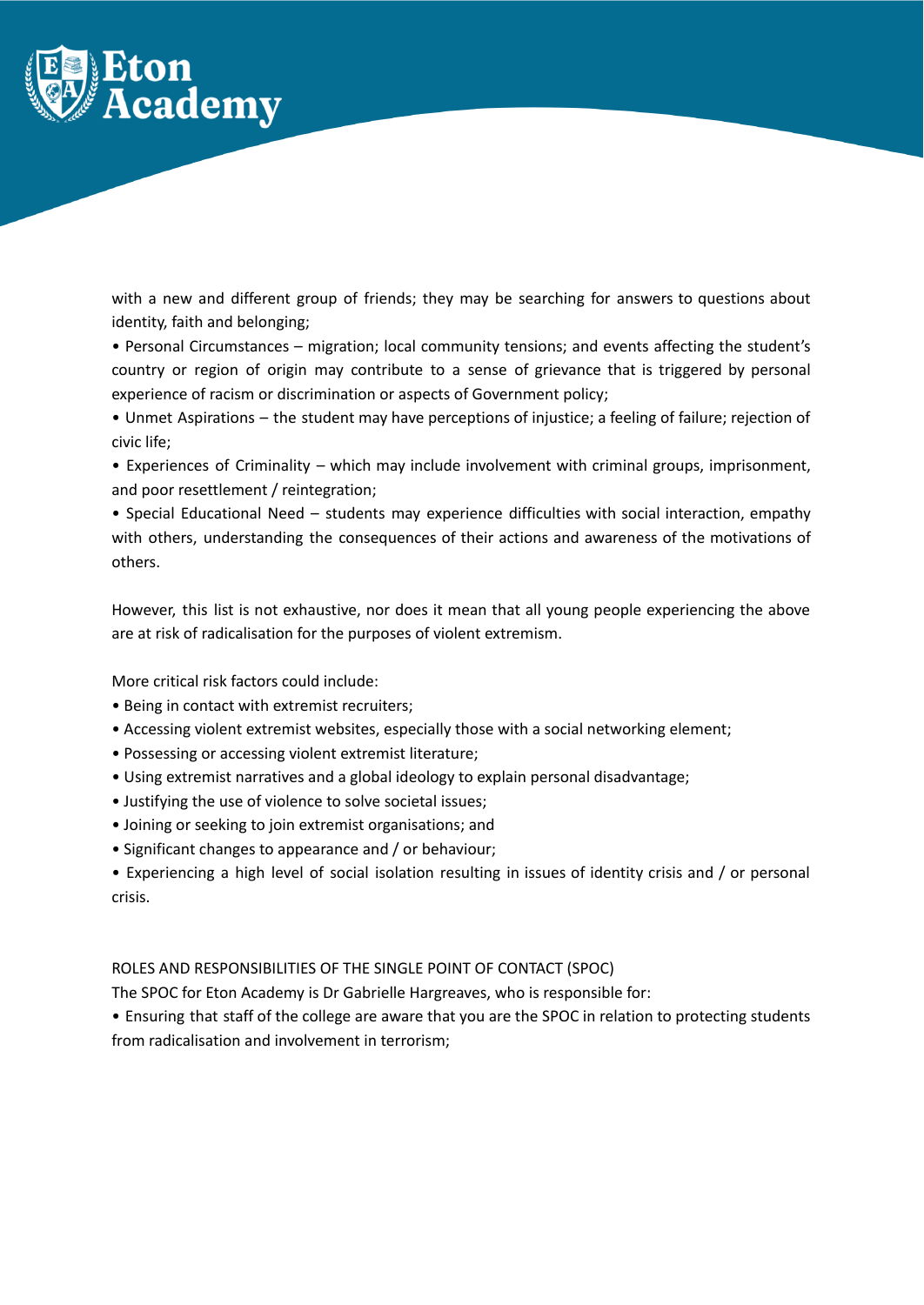

• Maintaining and applying a good understanding of the relevant guidance in relation to preventing students from becoming involved in terrorism, and protecting them from radicalisation by those who support terrorism or forms of extremism which lead to terrorism;

• Raising awareness about the role and responsibilities of Eton Academy in relation to protecting students from radicalisation and involvement in terrorism;

• Raising awareness within the school about the safeguarding processes relating to protecting students from radicalisation and involvement in terrorism;

• Acting as the first point of contact within the school for case discussions relating to students who may be at risk of radicalisation or involved in terrorism;

• Collating relevant information from in relation to referrals of vulnerable students into the Channel\* process;

• attending Channel\* meetings as necessary and carrying out any actions as agreed;

• Reporting progress on actions to the Channel\* Co-ordinator; and

• Sharing any relevant additional information in a timely manner

\* Channel is a multi-agency approach to provide support to individuals who are at risk of being drawn into terrorist related activity. It is led by the Devon and Cornwall Police Counter-Terrorism Unit, and it aims to:

• Establish an effective multi-agency referral and intervention process to identify vulnerable individuals;

• Safeguard individuals who might be vulnerable to being radicalised, so that they are not at risk of being drawn into terrorist-related activity; and

• Provide early intervention to protect and divert people away from the risks they face and reduce vulnerability.

#### WHAT WE DO WHEN WE ARE CONCERNED

Where risk factors are present but there is no evidence of a particular risk then our DSL /SPOC advises us on preventative work that can be done within the college to engage the student into mainstream activities and social groups. The DSL may well be the person who talks to and has conversations with the student's family, sharing the college's concern about the young person's vulnerability and how the family and school can work together to reduce the risk.

In this situation, depending on how worried we are and what we agree with the parent and the young person (as far as possible) –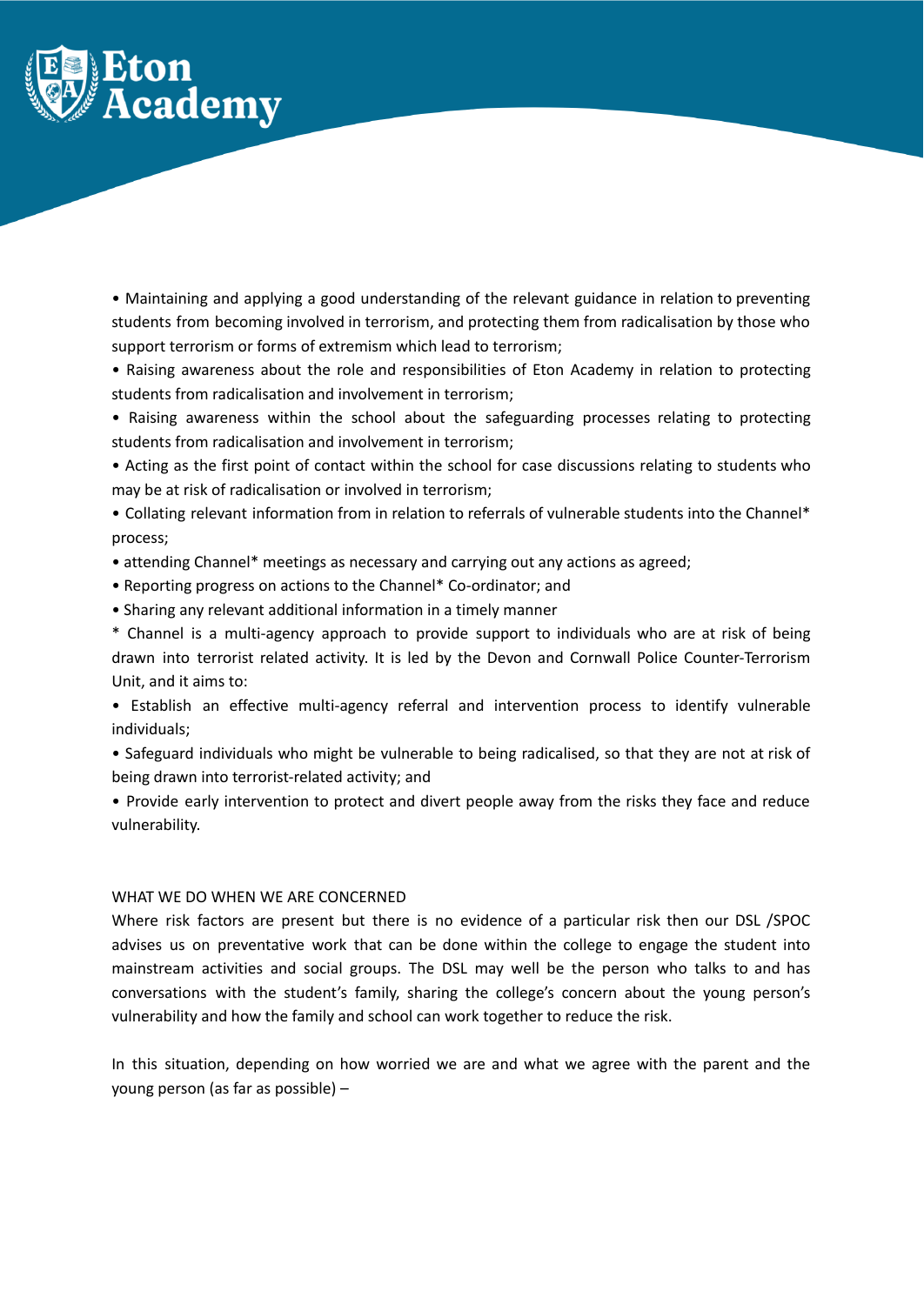

• The DSL/SPOC can decide to notify the Multi-Agency Safeguarding Hub (MASH) of the decision so that a strategic overview can be maintained and any themes or common factors can be recognised and ;

• The school will review the situation after taking appropriate action to address the concerns.

The DSL/SPOC will also offer and seek advice about undertaking an early help assessment and/or making a referral to children's social care. The local family support and safeguarding hub can assist us.

If the concerns about the pupil/student are significant and meet the additional needs/complex need criteria, they will be referred to the MASH. This includes concerns about a child/young person who is affected by the behaviour of a parent or other adult in their household.

If deemed necessary, serious incidents will be discussed and referred to the Prevent Team at Greater



Manchester Police.

Prevent and Channel

Process map for reporting a concern of a vulnerable individual.

It is important for you as a member of staff to know where to go if you have a concern that someone may be on the route to radicalisation. Below is a flow chart which aims to show the process as to which you can follow: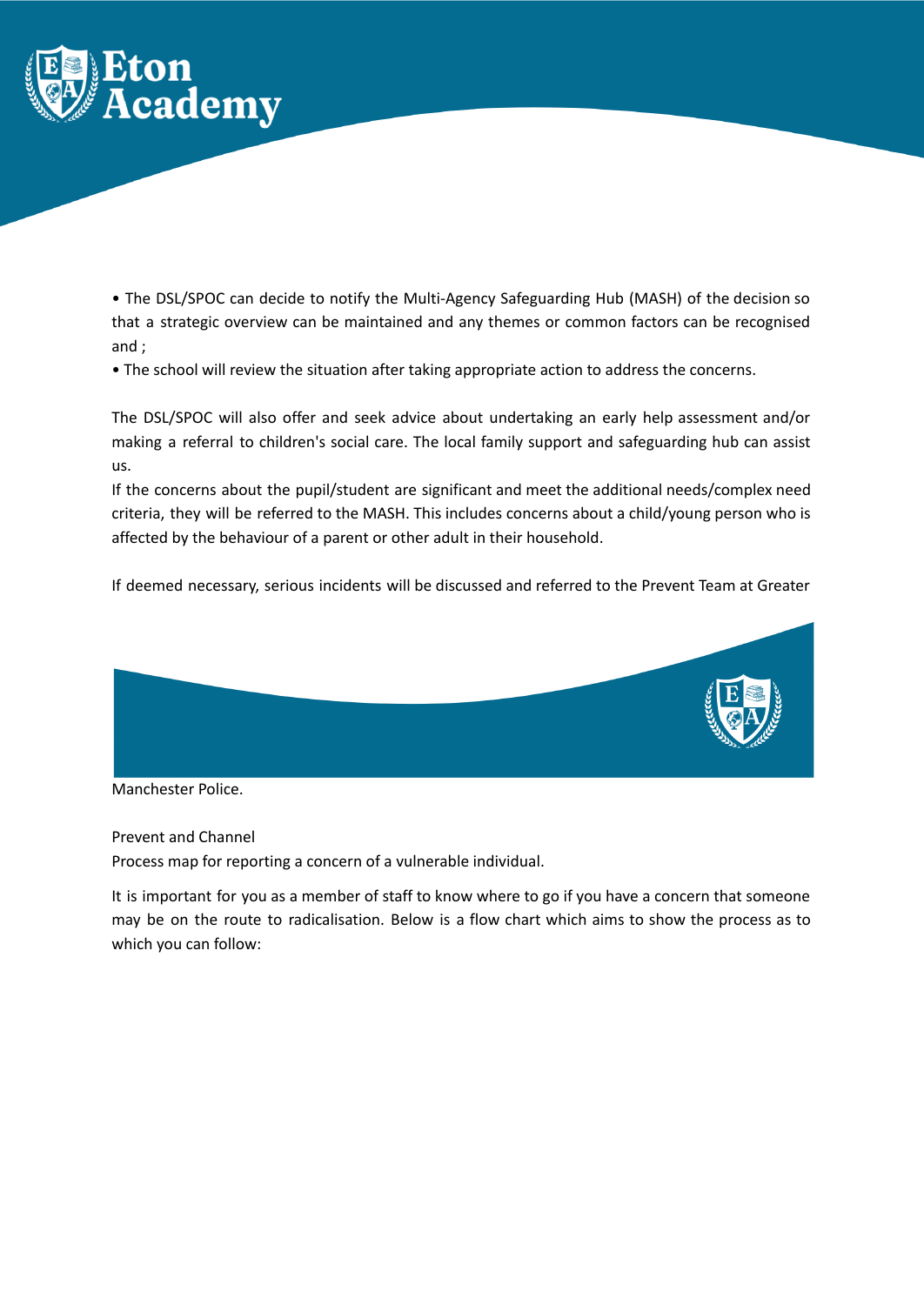



Once a referral has been made and enters the Channel process, the below process map illustrates what happens next.